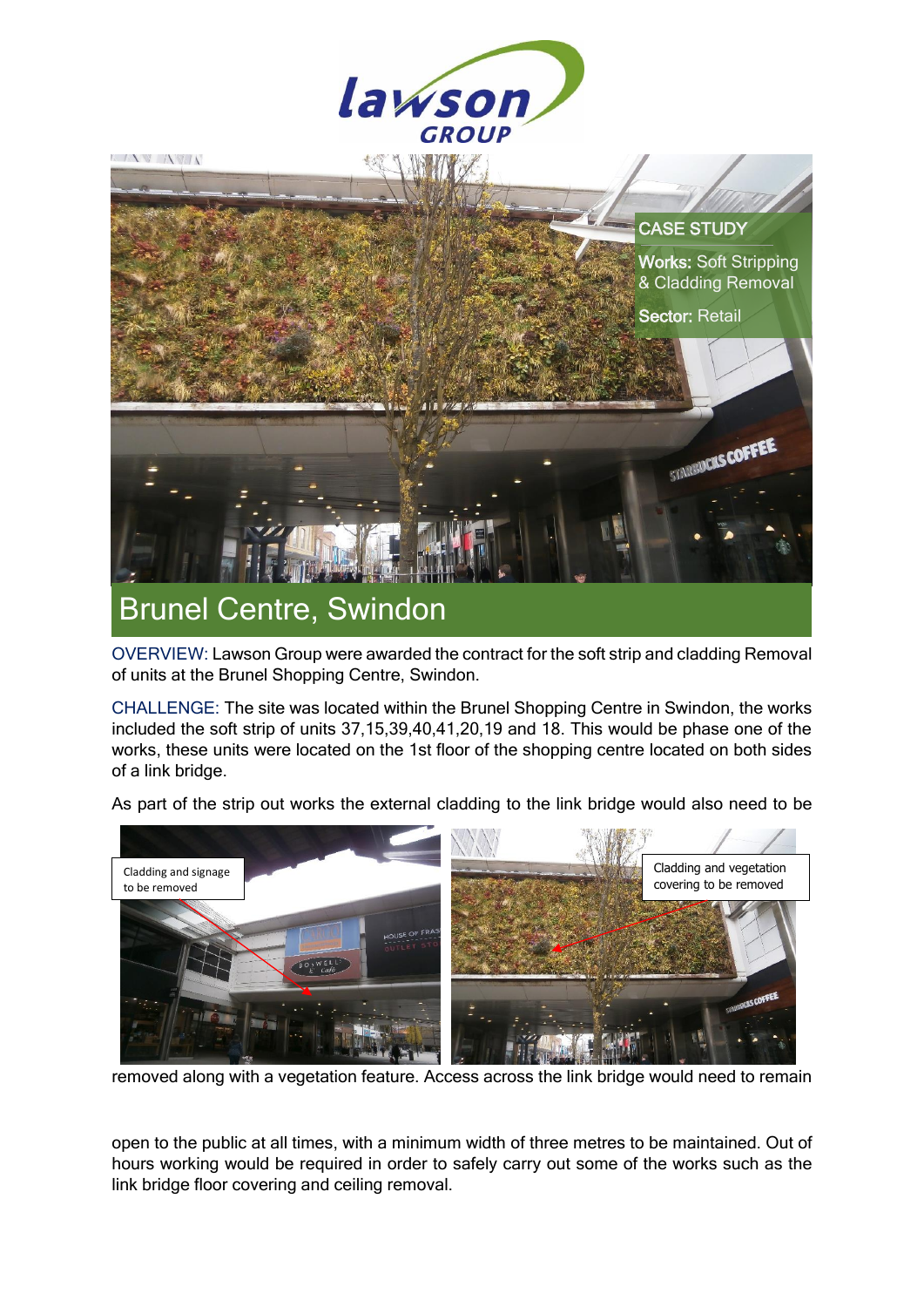

Daily meetings with the Brunel Centre staff would need to be held to ensure they were kept informed of details, such as site deliveries and plant movements.

All site staff would be made aware of the busy public areas they would be working in, there were to be no radios, bad language or loud noises created during the works. The site supervisor was to carry out noise monitoring at designated points around the site, with records kept.

All vehicles entering the site would be pre-planned and controlled by the appointed banksman.

SOLUTION: Before any work started, a letter drop to all the surrounding shops took place, the wording was pre-approved by the Brunel Centre Management team before it was issued. All doors and shop fronts were kept closed and locked for as long as possible, this was to reduce

noise and allow any dust generated to be contained

Hoarding was also erected around the working areas; this would be required to be moved at times in order to access ceilings and floor coverings. Each unit was checked for the presence of sharps by the site supervisor

All the required permits to work were acquired including: Electrical and Mechanical isolation permit and Hot works permit.



Prior to the initial soft strip taking place, a CAT scan for live services was undertaken. A drop zone was created using Heras fencing with signage attached. Lawson Group's operatives, tasked with carrying out soft stripping, worked in teams of not less than two operatives at any one time. Loose contents from within the structure, including furniture, appliances, loose waste etc. were removed by hand in a controlled manner and arising's managed in accordance with



the Site Waste Management Plan. Door frames and skirting boards were removed by using bar and sledgehammers - all nails and fixings were removed from the walls.

As the above process got under way, all

waste generated was progressively removed using wheeled bins and trolleys. The waste was taken to the goods lift and lowered to the ground level service yard. The bins and trolleys were then taken to the compound. Each bin was then unloaded by hand; all waste was stacked into the designated forty-yard bin for removal from



site. All the soft stripped material was removed each day to ensure a build-up of combustible material could not occur. Next, our teams had to remove the floor and ceiling to the link bridge. At all times the walkway was left open to the public with a minimum of a three-metre walkway